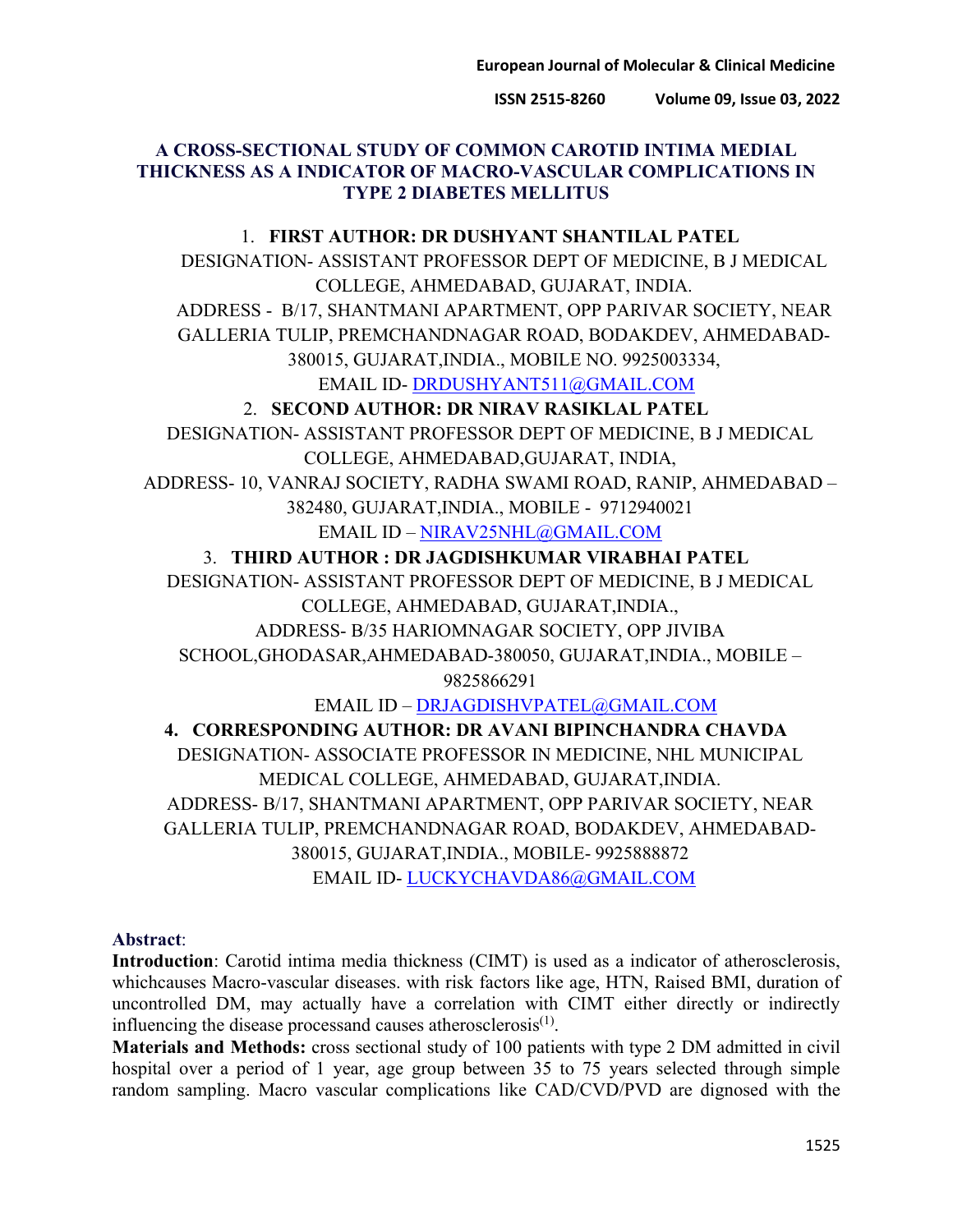help of echocardiography, CT scan and with the help of history and clinical examination. CIMT is measured with B mode ultrasound.

**Result** : 73 percent patients have macrovascular complications who have raised value of CIMT and 68 percent patients with macrovascular diseases have raised value of CIMT.

**Conclusion**: increased value of CIMT in diabetic patients has more chances of macrovascular complication hence early detection of atheroscelerosis and early life style modification can prevent macro vascular complication<sup> $(2)$ </sup>.

**Keywords:** Carotid intima media thickness (CIMT), Diabetes mellitus, Macro-vascular diseases, Atherosclerosis.

## **Introduction:**

Diabetes mellitus is a metabolic cum vascular syndrome of multiple etiology characterized by chronic hyperglycemia with disturbances of carbohydrate, fat and protein metabolism resulting from defects in insulin action or insulin secretion or combined, that causes atherosclerotic cardiovascular diseases. Macrovascular Complications occurs due to atherosclerosis. Macrovascular complications are cerebrovascular diseases, coronary artery disease and peripheral vascular disease. Cerebrovascular diseases includes stroke and transient ischemic attacks(3). Strokes are iscahemic or hemorrhagic. Ischaemic strokes are thrombotic or embolic in nature. Coronary artery diseases are ST elevation myocardial infarction, Non ST elevation myocardial infarction, unstable angina and chronic stable angina. Carotid intima media thickness (CIMT) is used as a marker of atherosclerosisthat is considered to be an important pathogenic mechanism of macrovascular diseases. CIMT is measured by B mode ultrasound, It is simple reproducible and non invasive test for vascular disease<sup> $(4)$ </sup>. Recent study shows CIMT is early marker of atherosclerosis. It can give inputs in medical therapies of atherosclerosis. Findings of B mode ultrasound well corresponds to histology of carotid intima media thickness.

## **Aim of the study:**

- 1. To analyse the carotid intima media thickness in type 2 diabetics with macrovasccular diseases like CAD/CVA/PVD.
- 2. To establish the usefulness of carotid intima media thickness as a early marker of macro vascular complications in type 2 DM.

# **Objectives:**

- 1. Prevalance ofmacrovascular complications in patients with raised value of CIMT compared to normal value of CIMT.
- 2. Prevalance of raised value of CIMT in type 2 DM patients with macrovascular complications compared to type 2 DM patients without macrovascular complications.

## **Materials and method:**

The present study was done in patients admitted to Civil hospital Ahmedabad, Gujarat over a period of 1 year.

## **Selection criteria and Target population**:

Patient aged 35 to 75 years with type 2 diabetes mellitus.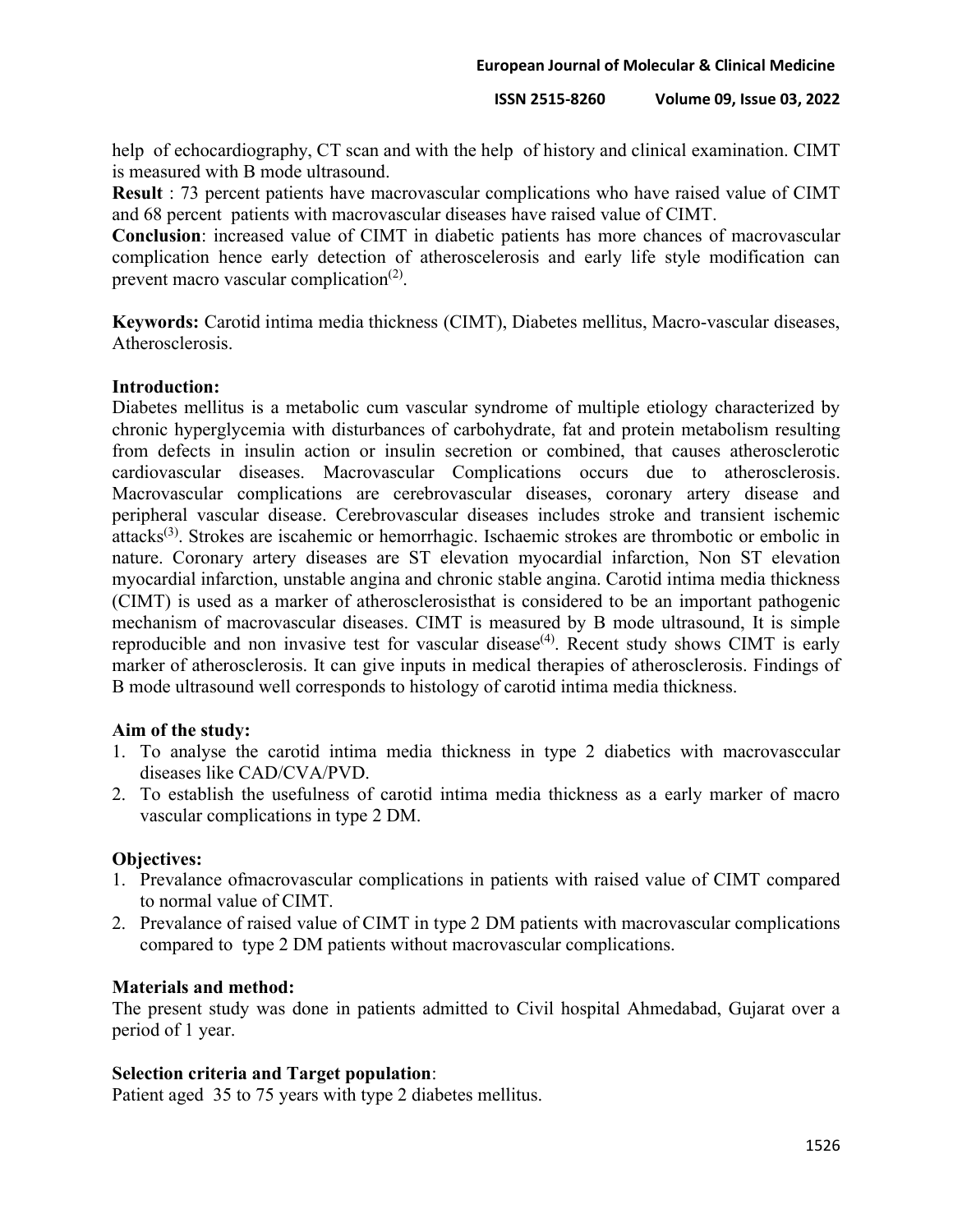#### **European Journal of Molecular & Clinical Medicine**

#### **ISSN 2515-8260 Volume 09, Issue 03, 2022**

Investigations: macrovascular complications like CAD/CVD/PVD diagnosed through medical history, clinical examination and investigations like echocardiogram and computed tomography scan.

## **Sampling method:**

100 patients selected by Simple random sampling methods.

## **Discussion:**

This study was carried out in 100 type 2 diabetes mellitus patients admitted in medicine department of civil hospital Ahmedabad, between january to December 2020.they were devided in patinent with macro-vascular complications and without macrovascular complications.In present study out of 50 patients with complications, 20 patients were coronary atherosclerotic heart disease, 24 patients were cerebrovascular stroke and 6 patients were of peripheral vascular disease.

| Table Tripe abdition of case and control group |                         |                                                   |  |  |  |  |  |  |  |  |
|------------------------------------------------|-------------------------|---------------------------------------------------|--|--|--|--|--|--|--|--|
| Age group                                      | DM<br><b>Type</b>       | with Type<br>without<br><b>DM</b><br>$\mathbf{2}$ |  |  |  |  |  |  |  |  |
|                                                | macrovascular diseases. | macrovascular diseases.                           |  |  |  |  |  |  |  |  |
| UP TO 50 YRS                                   | I O                     |                                                   |  |  |  |  |  |  |  |  |
| 51 TO 60 YRS                                   |                         | 14                                                |  |  |  |  |  |  |  |  |
| 61 TO 70 YRS                                   |                         |                                                   |  |  |  |  |  |  |  |  |
| <b>ABOVE 70 YRS</b>                            |                         |                                                   |  |  |  |  |  |  |  |  |
| <b>TOTAL</b>                                   | 50                      | 50                                                |  |  |  |  |  |  |  |  |

## **(Table -1 Age distribution of case and control group)**

in this study we can observe that macrovascular disease are more common in age group of 61 to 70 years.

| $\left($ radio 2 provalance of complications in type 2 D $\mu$ patients) |                                  |  |  |                      |  |  |  |  |  |
|--------------------------------------------------------------------------|----------------------------------|--|--|----------------------|--|--|--|--|--|
|                                                                          | TYPE 2 DM WITH TYPE 2 DM WITHOUT |  |  |                      |  |  |  |  |  |
|                                                                          | <b>MACROVASCULAR</b>             |  |  | <b>MACROVASCULAR</b> |  |  |  |  |  |
|                                                                          | <b>DISEASES</b>                  |  |  | <b>DISEASES</b>      |  |  |  |  |  |
| CIMT > 0.8                                                               | 34(a)                            |  |  | 12(b)                |  |  |  |  |  |
| CIMT<0.8                                                                 | 16 <sub>(c)</sub>                |  |  | 38(d)                |  |  |  |  |  |
| CIMT- COMMON CADOTID INTIMAL MEDIAL THICKNESS                            |                                  |  |  |                      |  |  |  |  |  |

# (Table 2 prevalanceof complications in type 2 DM patients)

## **CIMT= COMMON CAROTID INTIMAL MEDIAL THICKNESS.**

Prevalance of macrovascular complications in patients with raised value of CIMT compared to normal value of CIMT.

 $a/a+b=0.73$  VS  $c/c+d=0.29$ 

so, 73 percent patients have macrovascular complications who have raised value of CIMT compared to normal CIMT which is 29 percent.

Prevalance of raised value of CIMT in type 2 DM patients with macrovascular complications compared to type 2 DM patients without macrovascular complications.

a/a+c=0.68 VS b/b+d=0.24

so, 68 percent patients with macrovascular diseases have raised value of CIMT as compared to type 2 DM without macrovascular diseases which is 24 percent.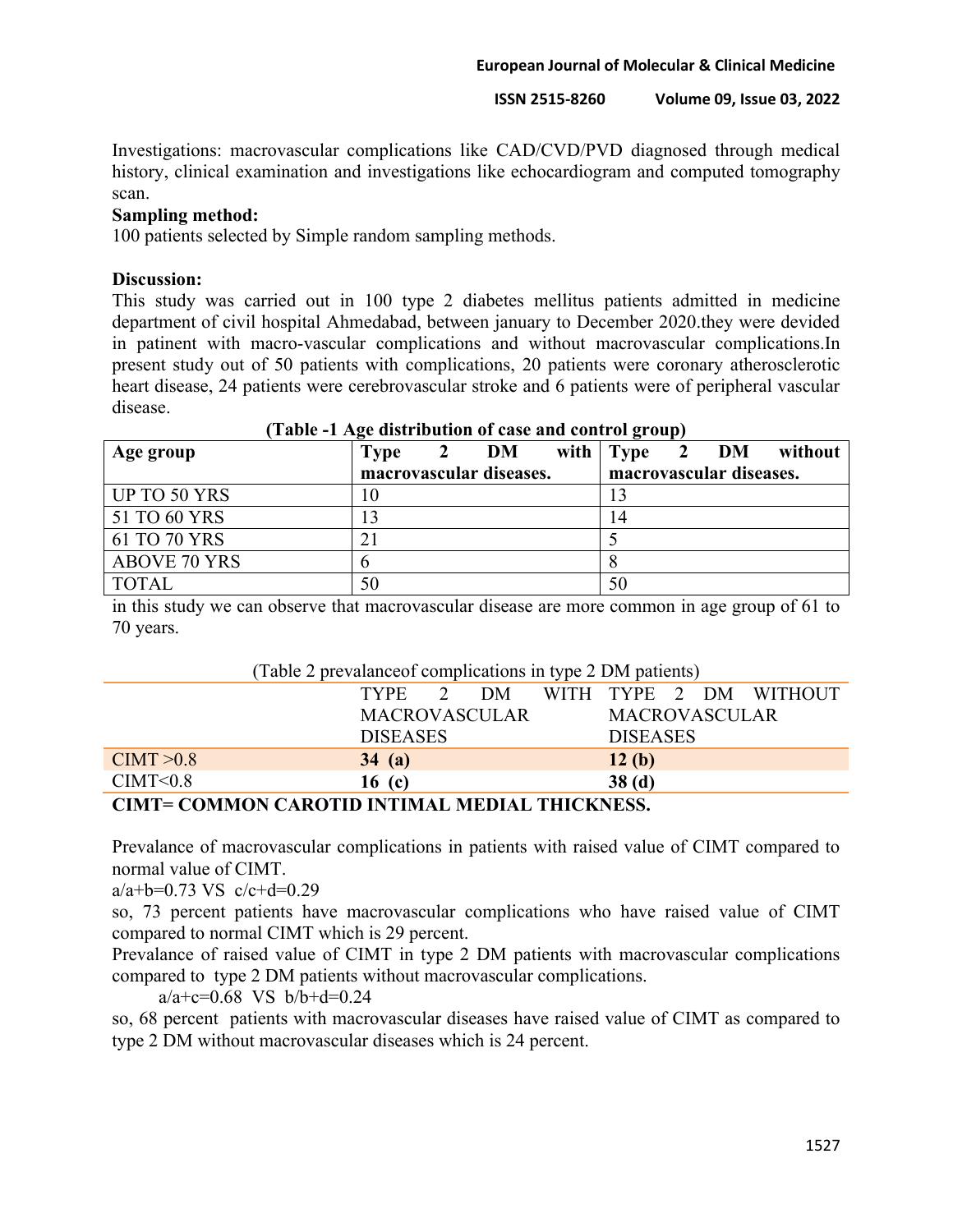## **Result:**

- 100diabeticpatients were included in this study as per inclusion criteria. CIMT is measured with the help of ultrasound doppler.
- This study was done to assess the value of carotid intima mediathickness in type 2 DM patients with and without macrovascular complication and to understand thecorrelation with atherosclerosis.
- This study stats that as duration of diabetesincreases there is progression of CIMT.
- The normal intimal medial thickness of common carotid artery asevaluated by B mode ultrasound imaging was 0.8 mmapproximately.
- Out of 50 34 DM patient with macrovascular complication had CIMT more than 0.8 mm.
- Out of 50 DM patient without macrovascular complications only 12 had CIMT more than 0.8 mm.
- On comparing carotid intima media thickness in both DM patients with and without macrovascular complications.patients with complications had mean CIMT as 0.99 mm and patient without complications hadmean CIMT as 0.76mm.
- CIMT was significantly increased in DM type 2 patients with macrovascular complications than patients without complications and it is statistically justified as 73 percent patients have macrovascular complications who have raised value of CIMT.
- This study has demonstrated the role of traditional riskfactors like total cholesterol, LDL Cholesterol and triglycerides inthe progression of atherosclerosis.
- Type 2 DM patients with macrovascular complications had lowlevel of HDL as compared to patients without macrovascularcomplicatons.
- ∑ FBS,RBS and PPBS were elevated inDM patients with macrovascular complications compared to those without complications. Hba1c level elevated in DM patients with macrovacular complicationsthen withot complications.
- ∑ High resolution B mode ultrasonography Doppler is non invasive and validated method to assess early markers of atherosclerosis and indicator of CAD/PVD/CVA by measuring carotid intimal thickness in asymptomatic or patients with dislipidemia, DM, HTN and cigarate smoking.

# **Conclusion:**

- This study showed raised values of CIMT in type 2 DMpatients with macrovascularcomplications than Diabetic patients withoutcomplications.
- ∑ risk factors like age, HTN, raised BMI, duration of uncontrolled DM,may actually have a correlation with CIMT andpromotes the disease process and contributingfor macrovascular complications<sup> $(5)$ </sup>.
- Uncontrolled DM and dyslipidemia both causes the Carotid intima media thicknessand can be labeled as accelerating factor foratherosclerosis in patients with type 2 DM.
- Ultrasound guided CIMT measurement is noninvasive method for detecting of early adverse arterial structuralchanges associated with atherosclerosis and macro-vascular complications.
- ∑ carotid intima media thickness byultrasound Doppler is reliable and helpful method for early detection of atherosclerosis and early life style modificationcan reduce incidence of macrovascular complications. So early life style modification in diabetic patient can be very helpfull and prevents dependence on other and prevents restriction in quality of life<sup>(6)</sup>.